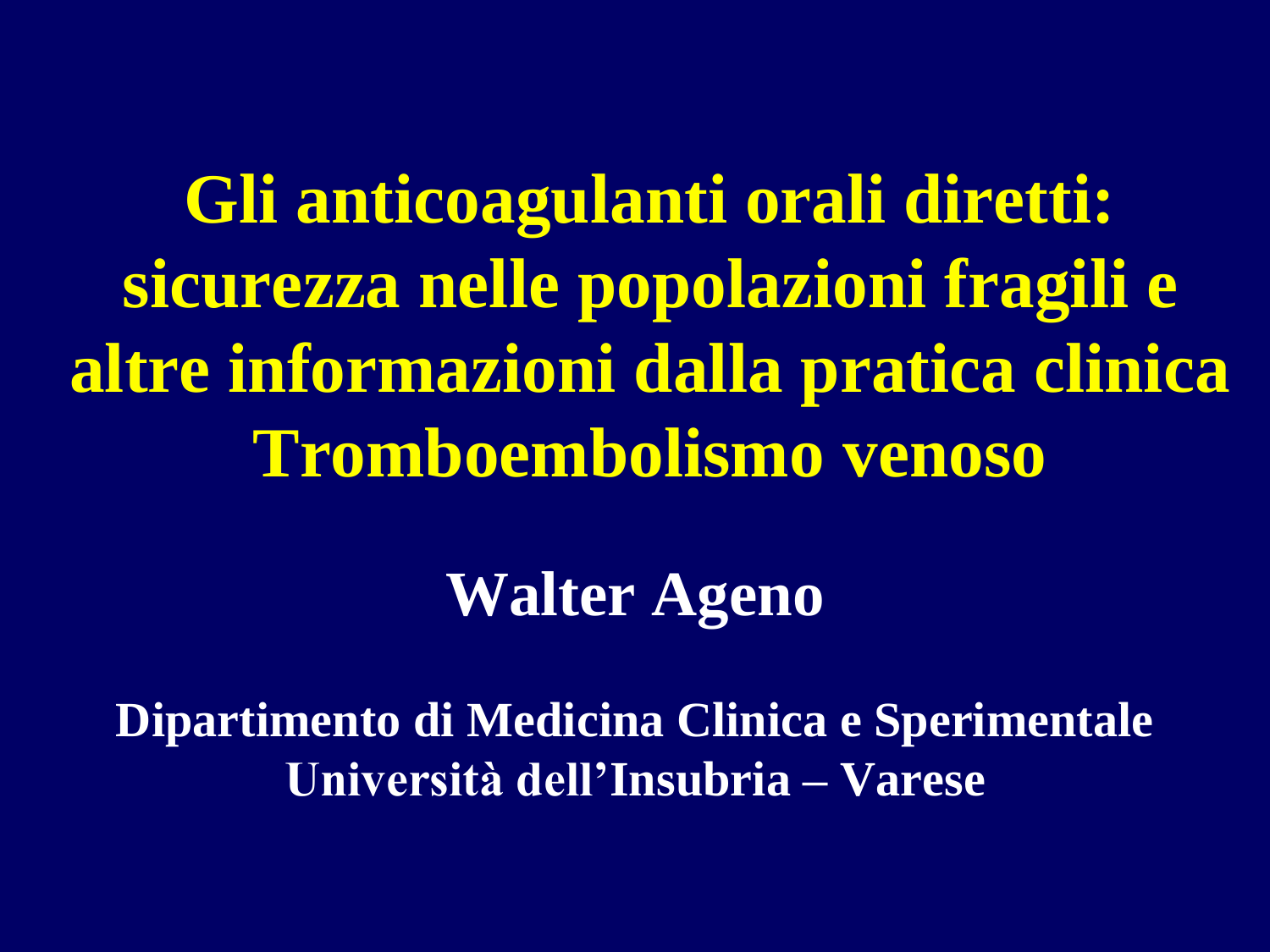# **Conflitti di interesse**

- **Supporto alla ricerca: Bayer Healthcare, Boehringer Ingelheim**
- **Advisory Boards: Bayer Healthcare, Boehringer Ingelheim, Daiichi Sankyo, BMS-Pfizer, Italfarmaco, ONO**
- **Fees per letture a congressi: Bayer Healthcare, Boehringer Ingelheim, Daiichi Sankyo, BMS-Pfizer, Stago**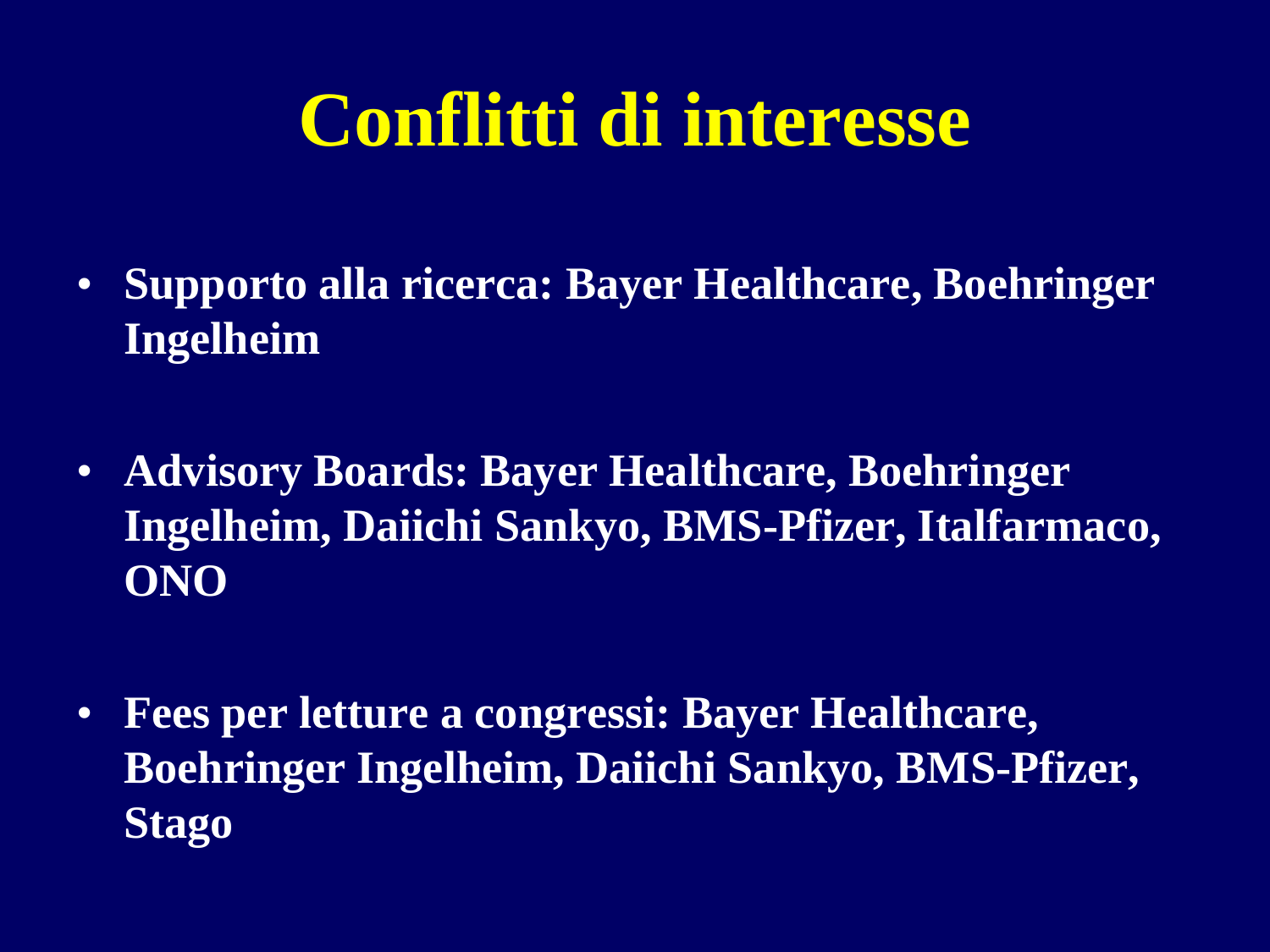# **VTE: disease phases and conventional anticoagulation treatment strategies**



**\*With re-assessment of the individual risk-benefit at periodic intervals**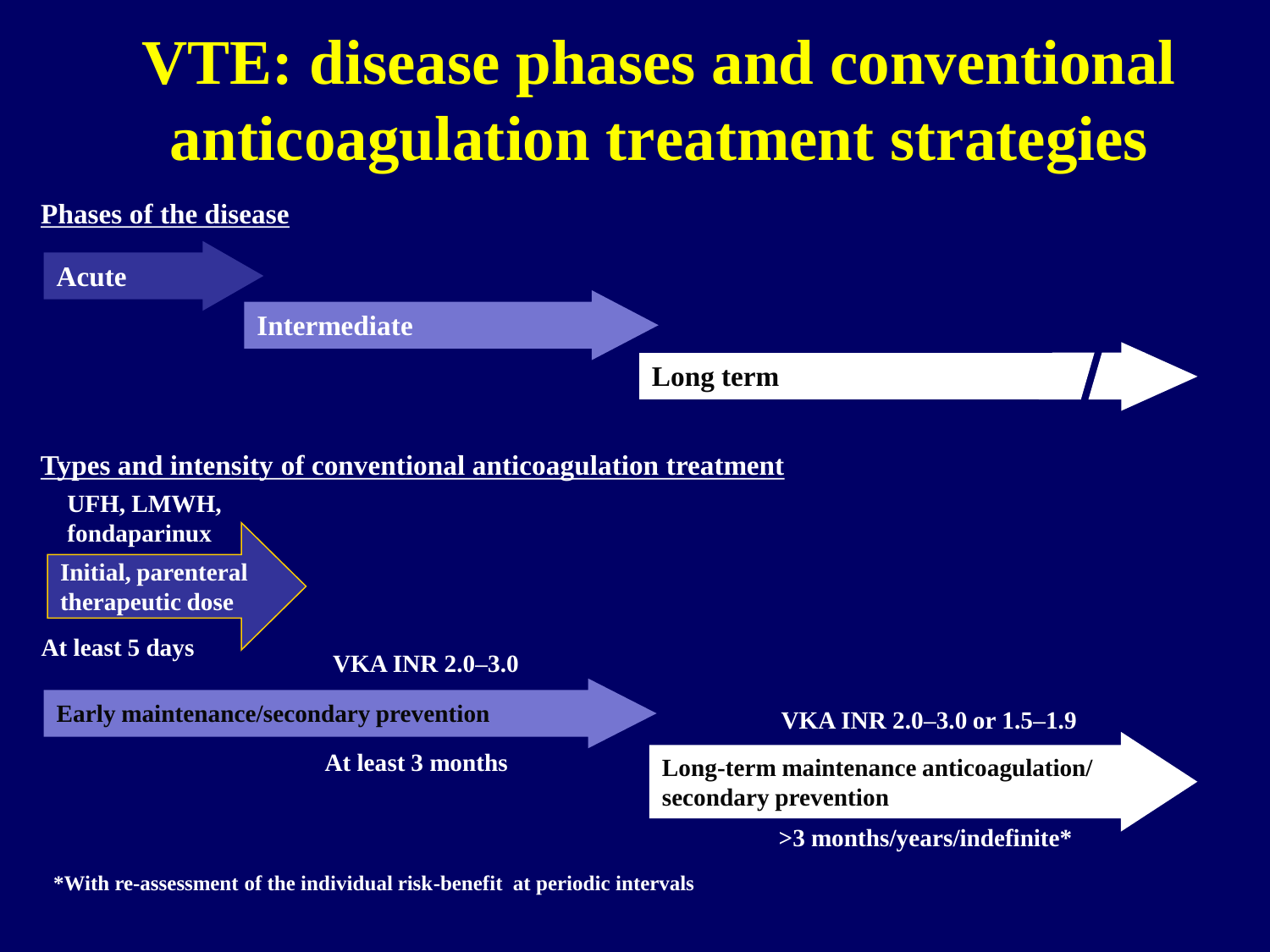# **Venous thromboembolism: drugs and strategies**



**\*Or unfractionated heparin or fondaparinux**

**BID = twice daily; LMWH = low molecular weight heparin; OD = once daily; s.c. = subcutaneous; VKA = vitamin K antagonist**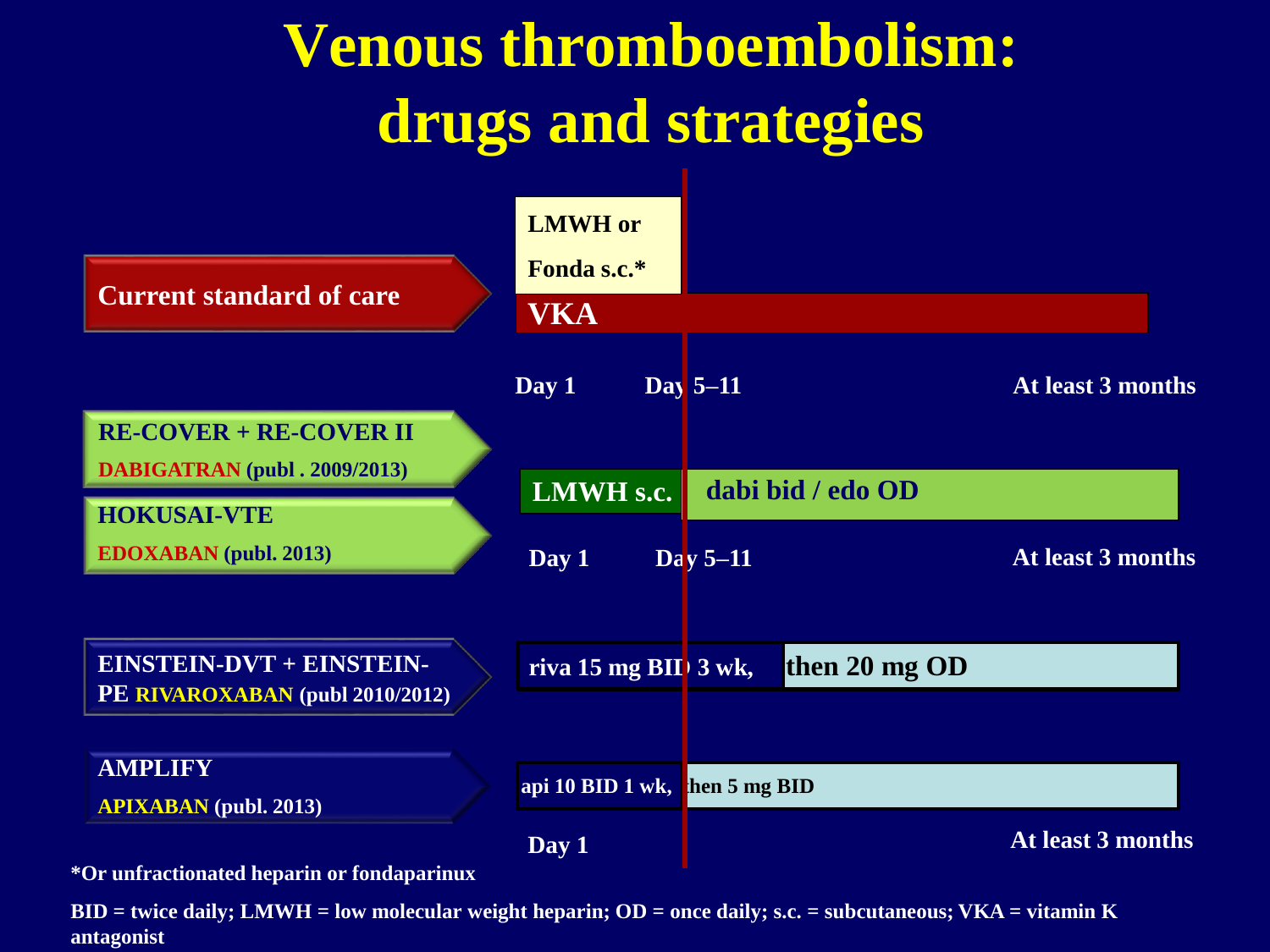# **DOAC Phase III VTE trials Primary efficacy endpoint**

|                     | <b>Pooled DOACs</b><br>(n/N) | <b>Pooled VKA</b><br>(n/N) | Risk ratio (95% CI)                       | RR (95% CI)         |
|---------------------|------------------------------|----------------------------|-------------------------------------------|---------------------|
| <b>AMPLIFY</b>      | 59/2609 (2.3%)               | 71/2635 (2.7%)             |                                           | $0.84(0.60-1.18)$   |
| <b>EINSTEIN-DVT</b> | 36/1731 (2.1%)               | 51/1718 (3.0%)             |                                           | $0.70(0.46-1.07)$   |
| <b>EINSTEIN-PE</b>  | 50/2419 (2.1%)               | 44/2413 (1.8%)             |                                           | $1.13(0.76-1.69)$   |
| Hokusai-VTE         | 66/4118 (1.6%)               | 80/4122 (1.9%)             |                                           | $0.83(0.60-1.14)$   |
| <b>RE-COVER</b>     | 30/1274 (2.4%)               | 27/1265 (2.1%)             |                                           | $1.10(0.66 - 1.84)$ |
| <b>RE-COVER II</b>  | 30/1279 (2.3%)               | 28/1289 (2.2%)             |                                           | $1.08(0.65-1.80)$   |
| Total               | 271/13430 (2.0%)             | 301/13442 (2.2%)           |                                           | $0.90(0.77-1.06)$   |
|                     |                              | 0.2                        |                                           | 5                   |
|                     |                              |                            | <b>Favours DOAC</b><br><b>Favours VKA</b> |                     |

**van Es et al Blood 2014**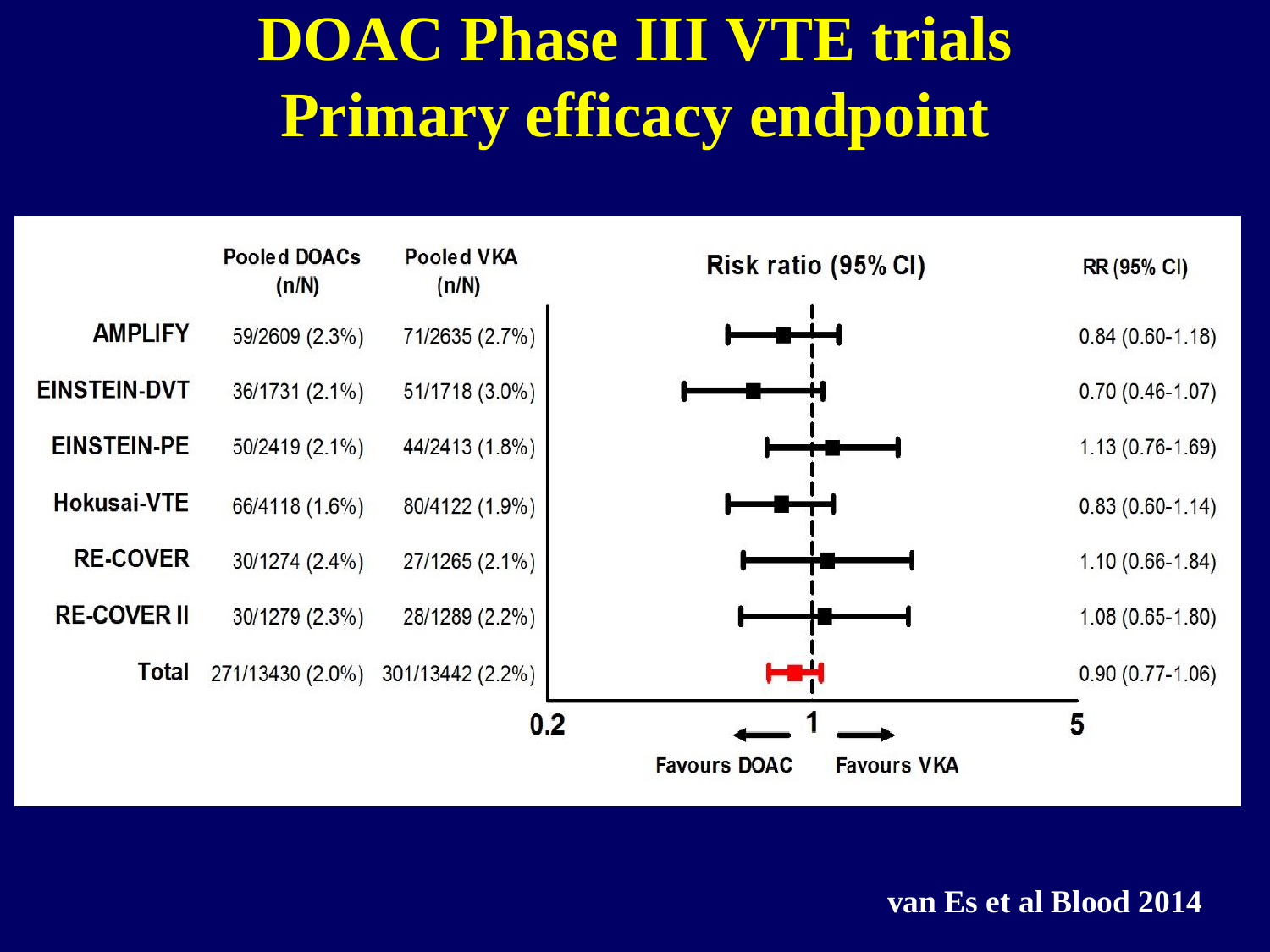# **DOAC Phase III VTE trials Major bleeding**



**van Es et al Blood 2014**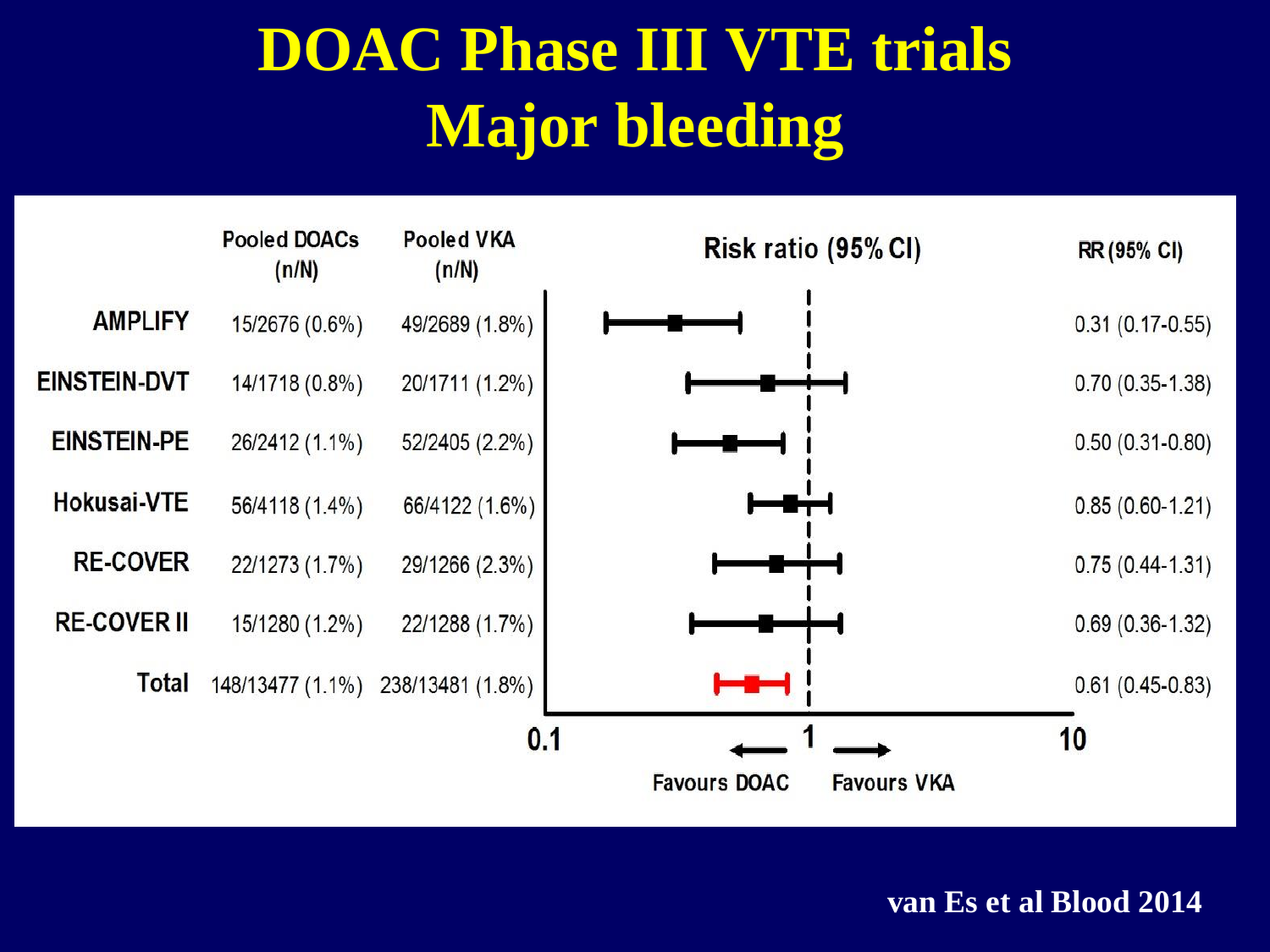# **EINSTEIN PE Primary efficacy outcome: time to first event**



#### **ITT population**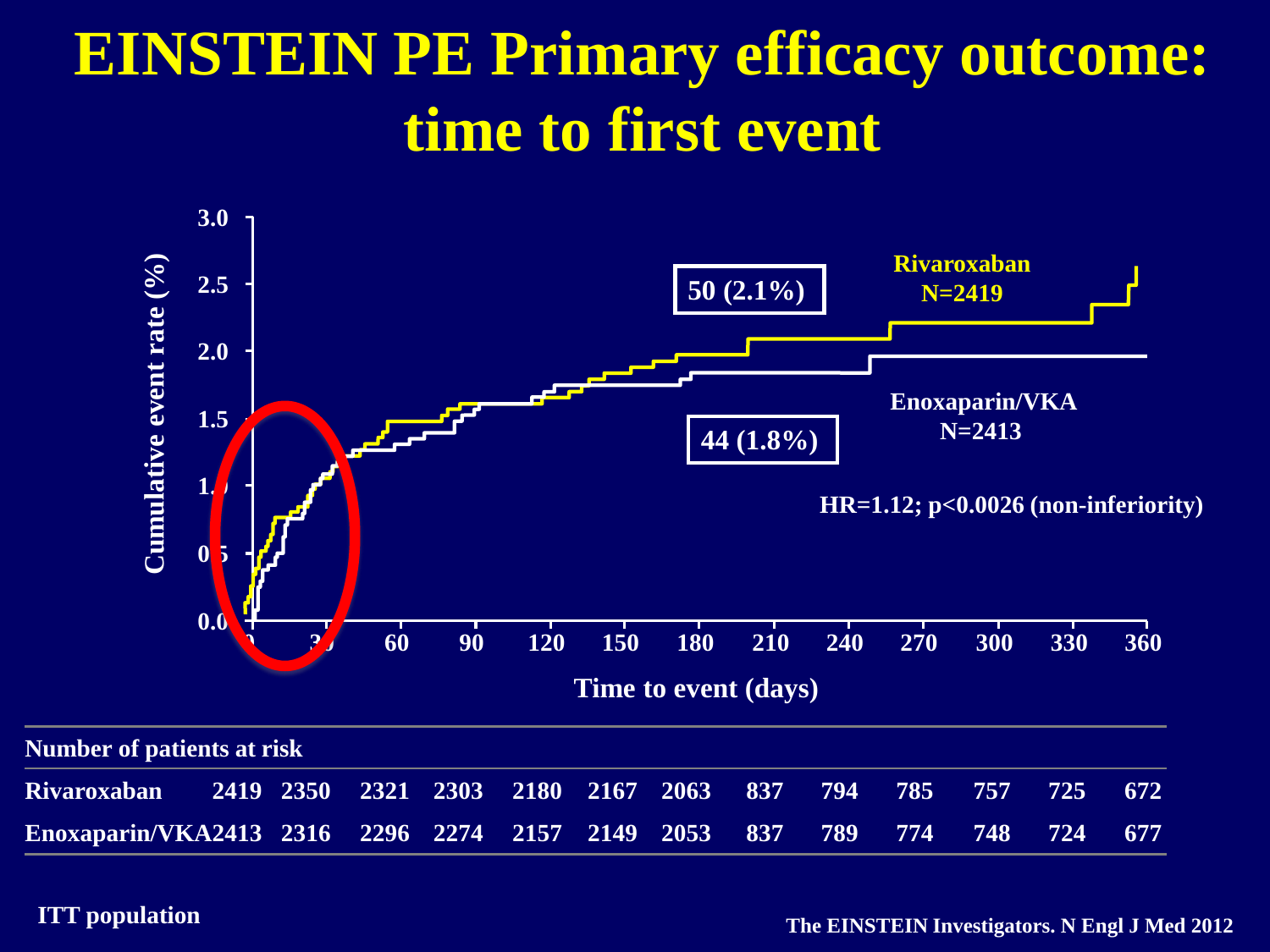#### **Hokusai study: Subgroup analysis in PE patients with NT-proBNP ≥500 pg/mL**

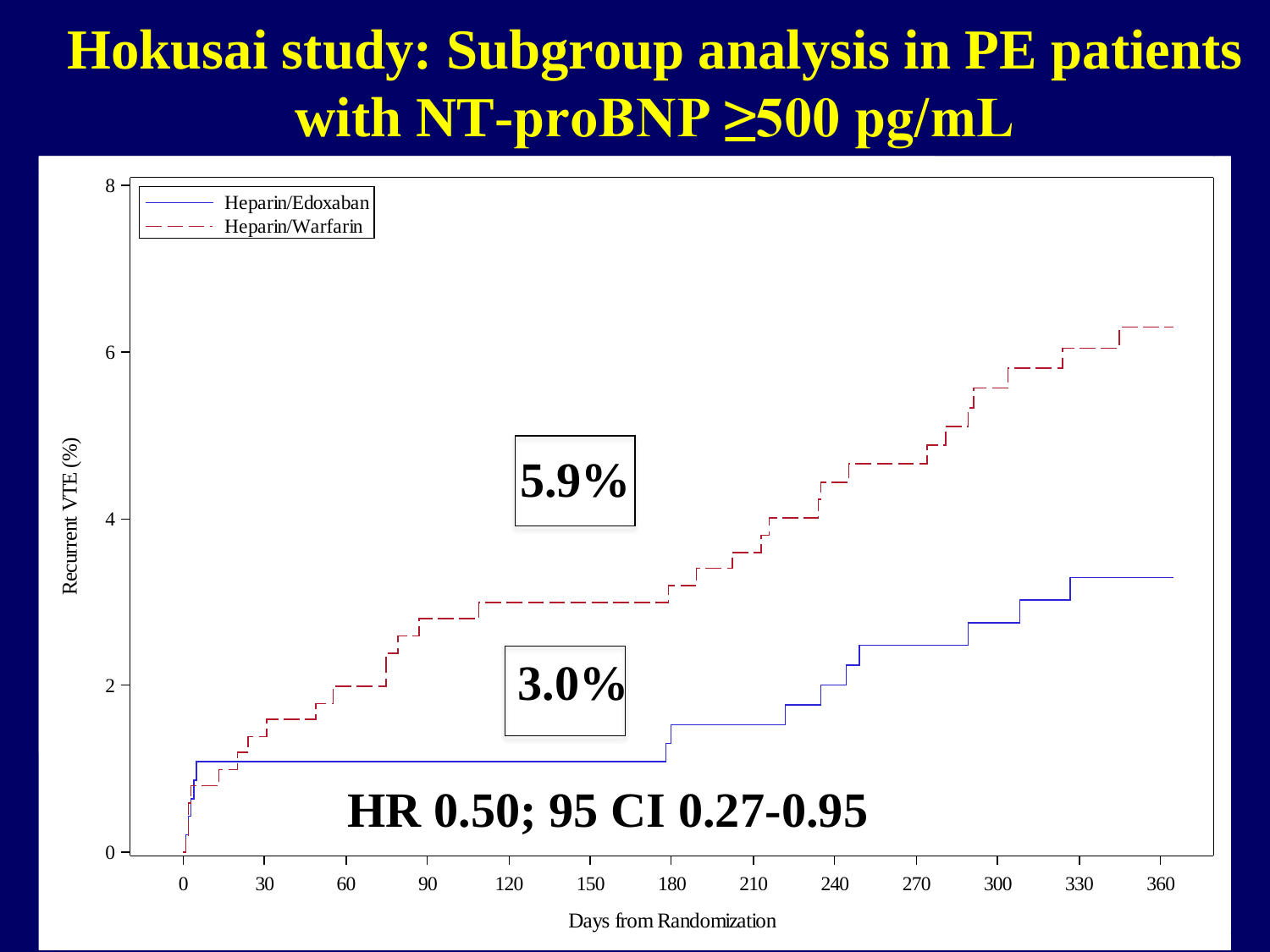# **Clinical outcomes in VTE trials in patients aged ≥ 75 years**



**van Es et al Blood 2014**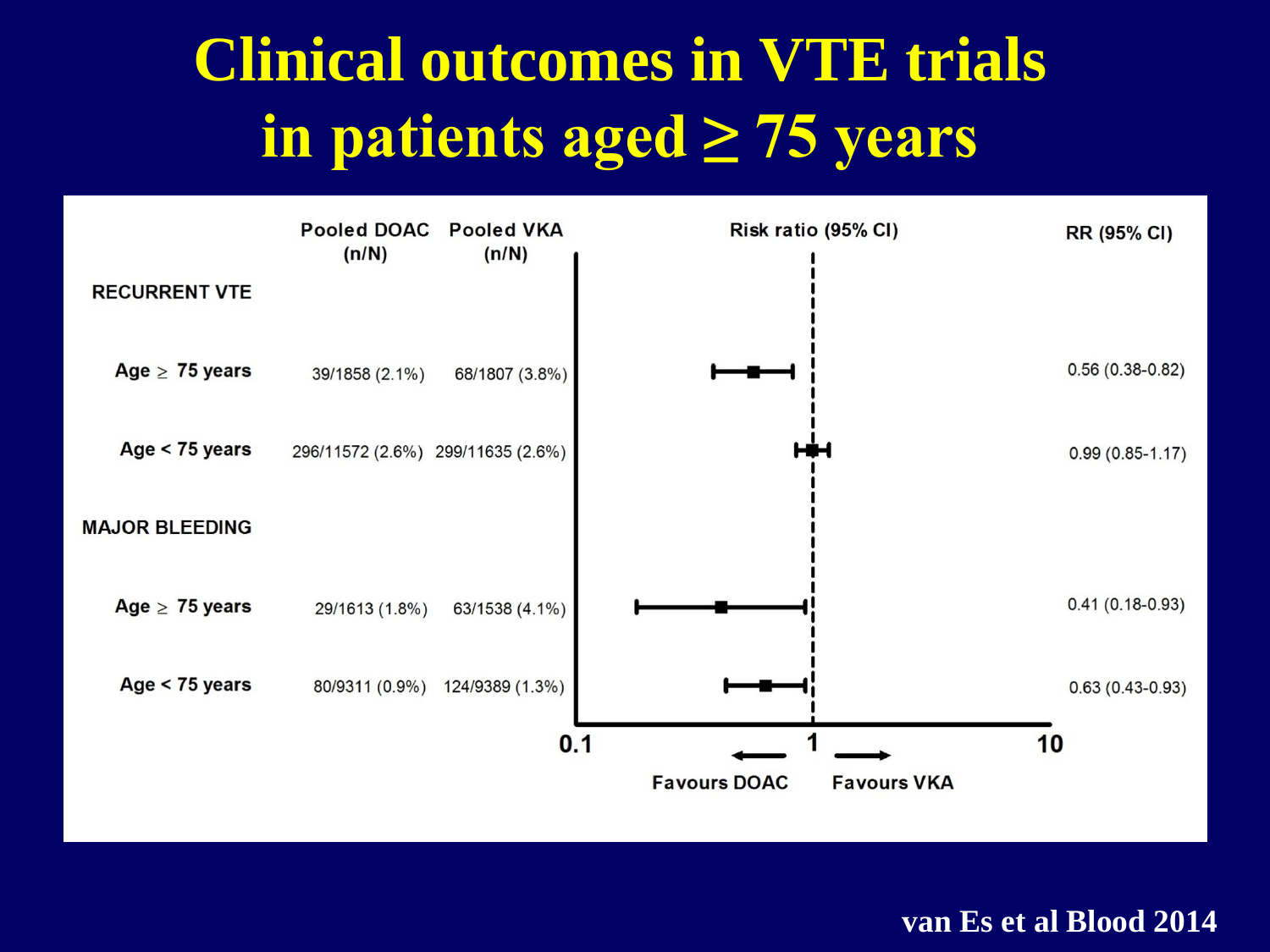# **Clinical outcomes in VTE trials in patients with moderate renal failure**



**van Es et al Blood 2014**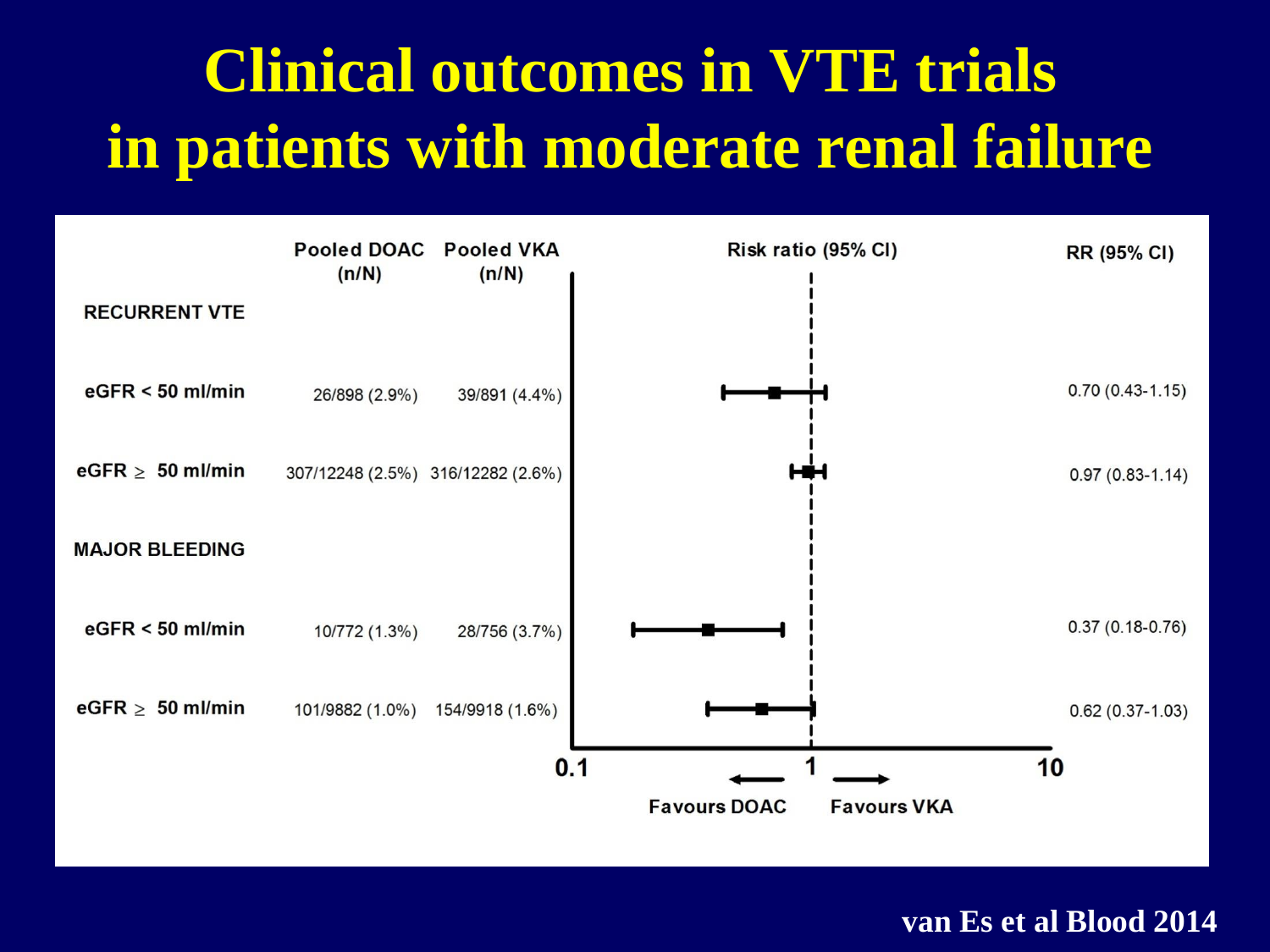# **Phase III Clinical Trials**

- **Registration trials**
- **Support marketing approval by the regulatory authorities**
- **Strict design to ensure well defined inclusion and exclusion criteria**
- **Strict protocol adherence, appropriate clinical endpoints and statistical validity**

#### **However...**

- **Event rates and patient characteristics may not fully reflect those observed in the patients seen in routine care**
- **Adherence, persistence and co-morbidities may vary between the strict environment of a clinical trial and that of 'real-world' therapy**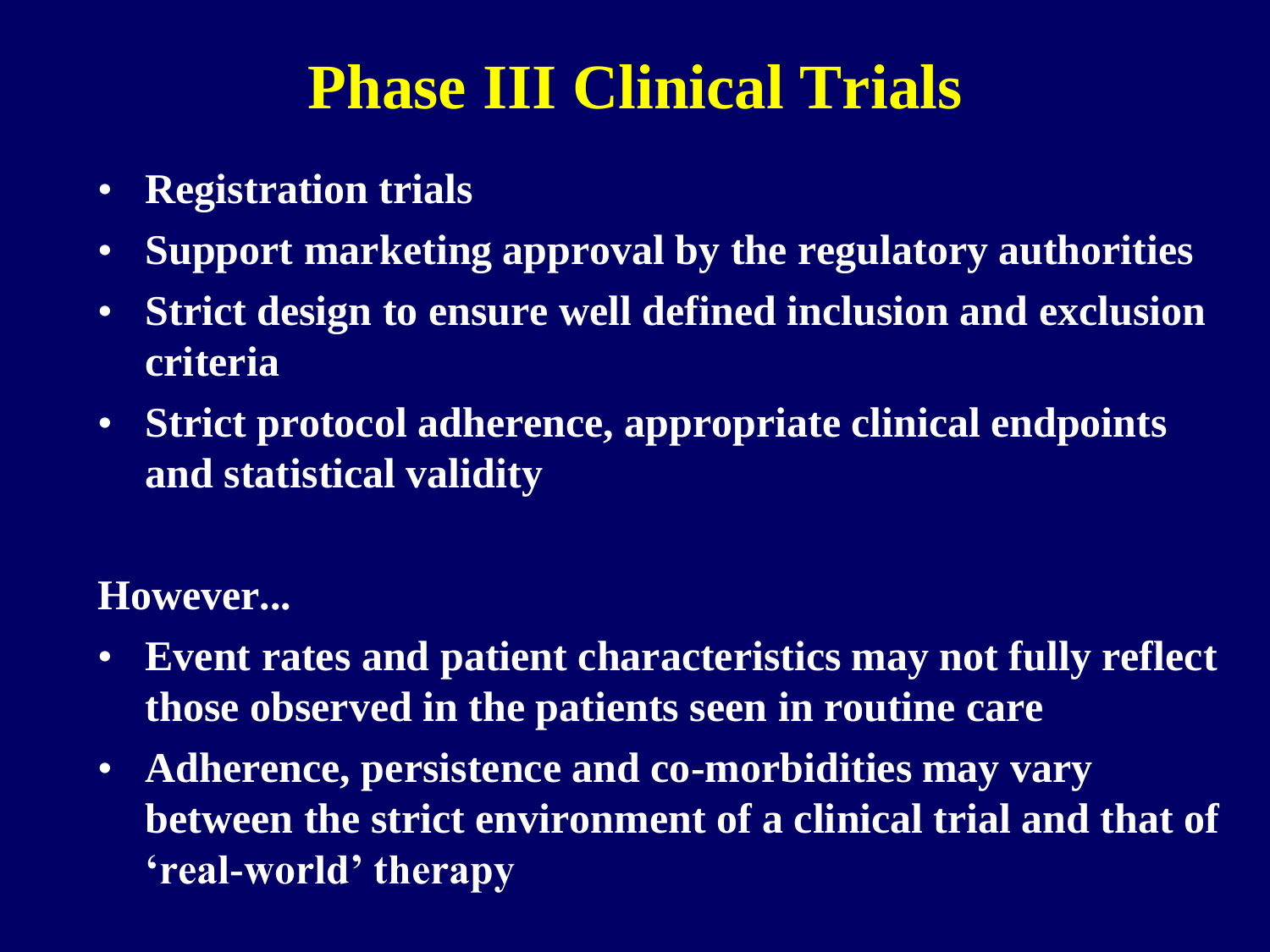## **Post-authorization Studies**

- **Post-marketing surveillance studies (PMSS)**
- **Non-interventional studies**
- **Registries**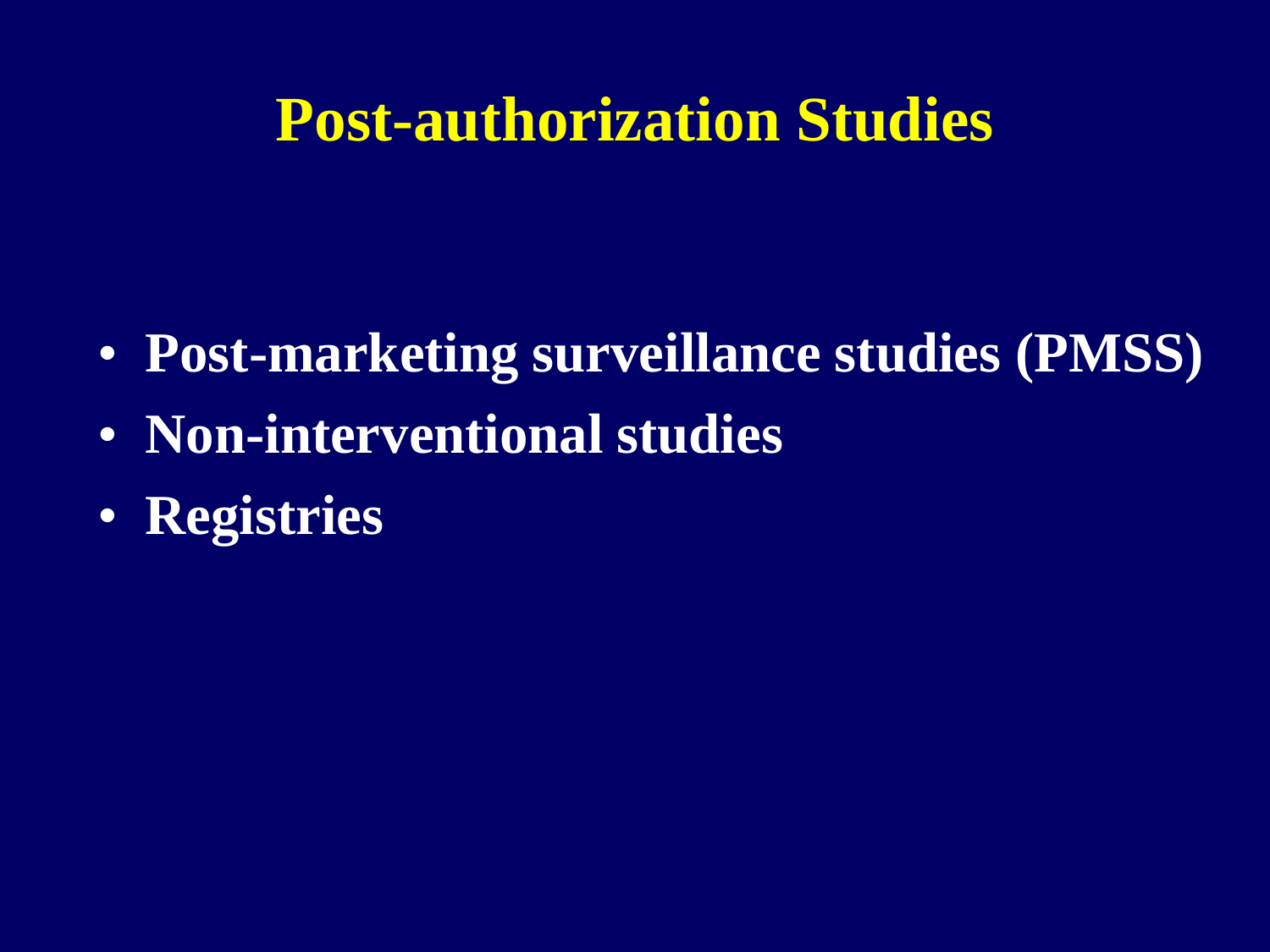# **International post-authorization studies including DOACs for the treatment of VTE**

- **RIETE**
	- **All treatments, min. 3-month follow-up**
- **XALIA DVT (published)**
	- **Standard of care, rivaroxaban, 1 year follow-up**
- **GARFIELD VTE (ongoing)**
	- **All treatments, 3-year follow-up**
- **RE-COVERY (enrolment just started)**
	- **Standard of care, dabigatran, other DOACs, up to oneyear follow-up**
- **ETNA (due to start soon upon approval of edoxaban)**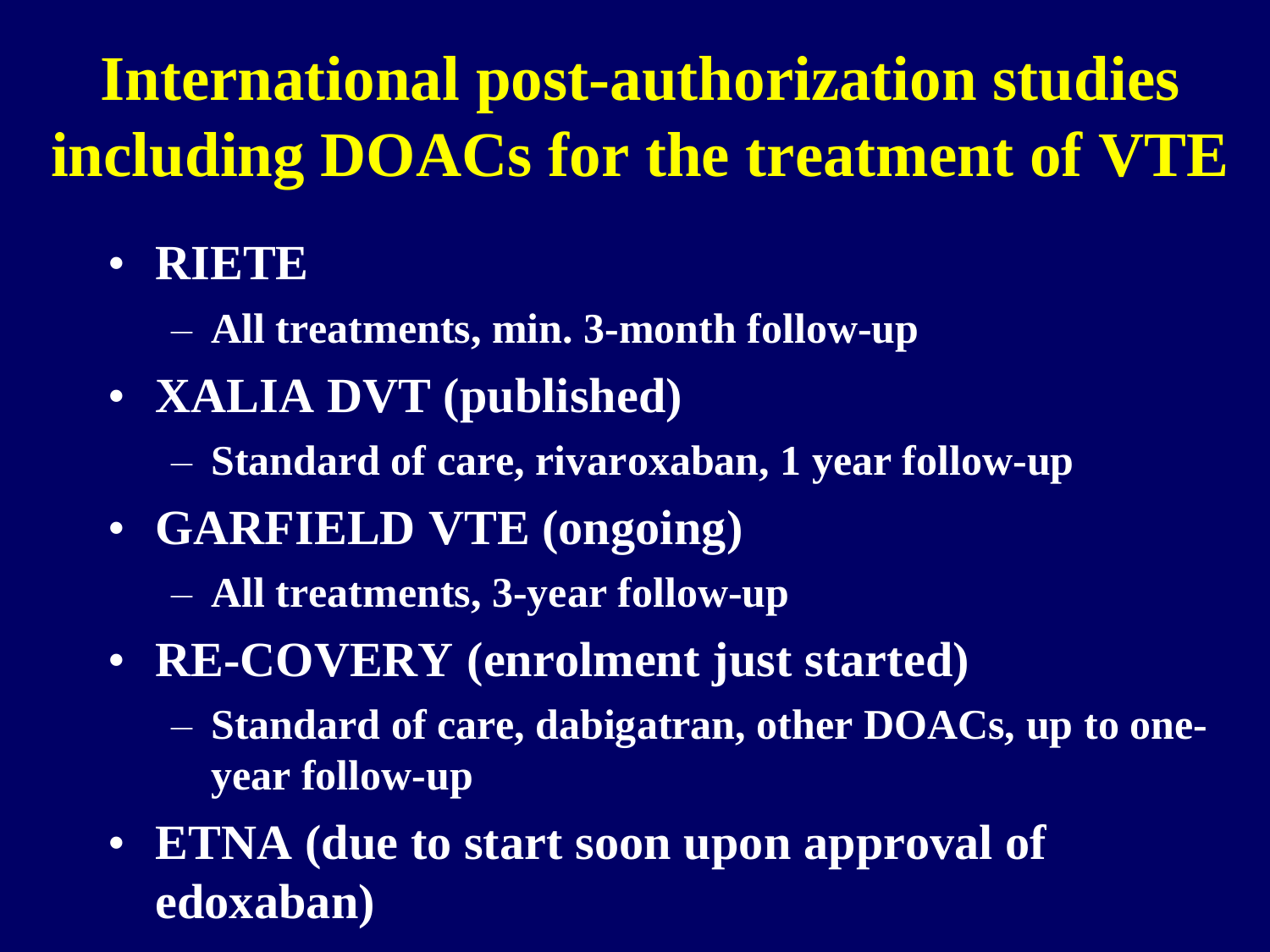# **GARFIELD: Medication use at baseline: Low molecular weight heparin is most commonly used**

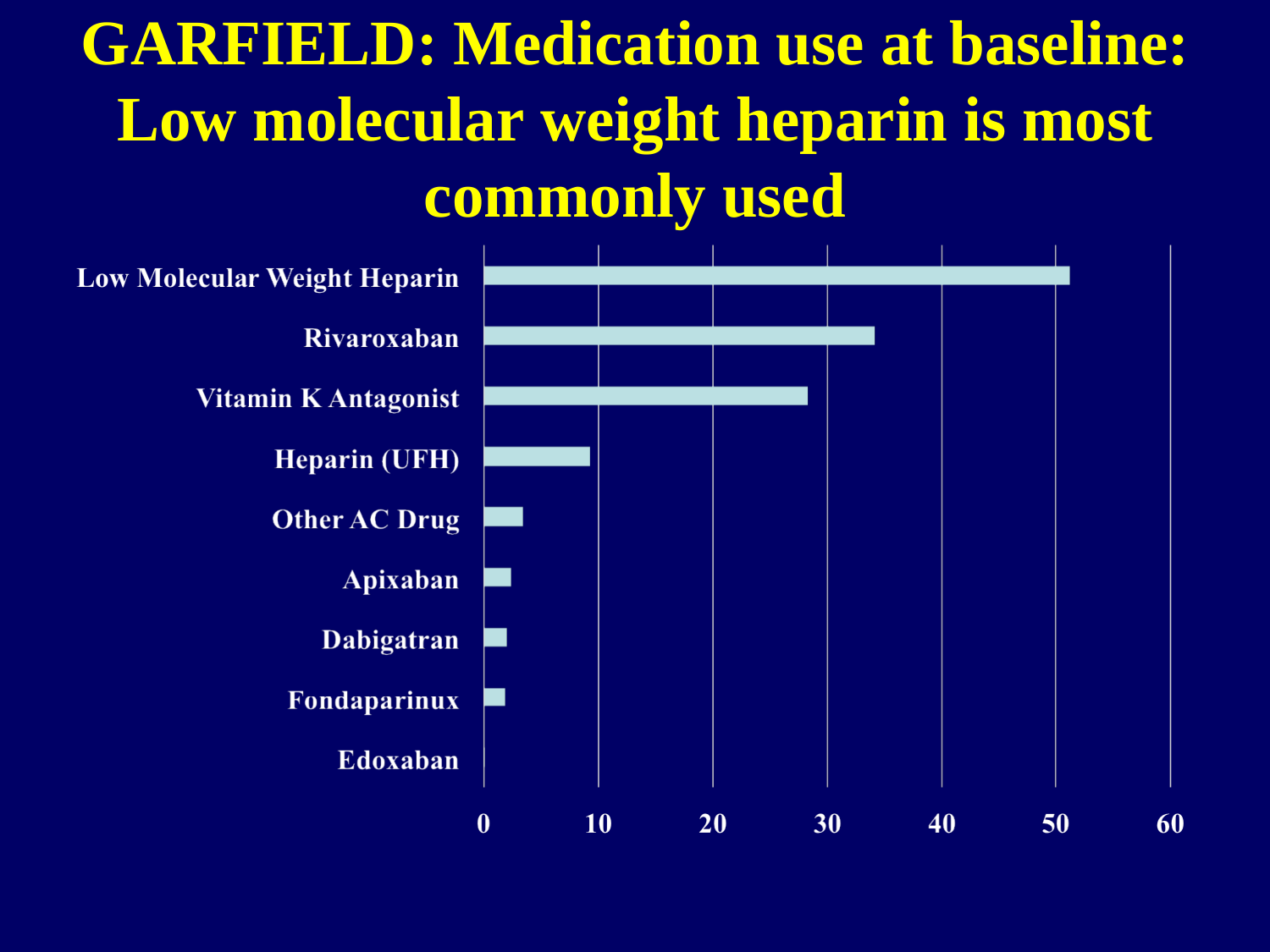## **XALIA:**

# **A Prospective, Non-interventional Study**

**Objective: collect real-life data in patients with acute DVT treated with rivaroxaban or standard anticoagulation**

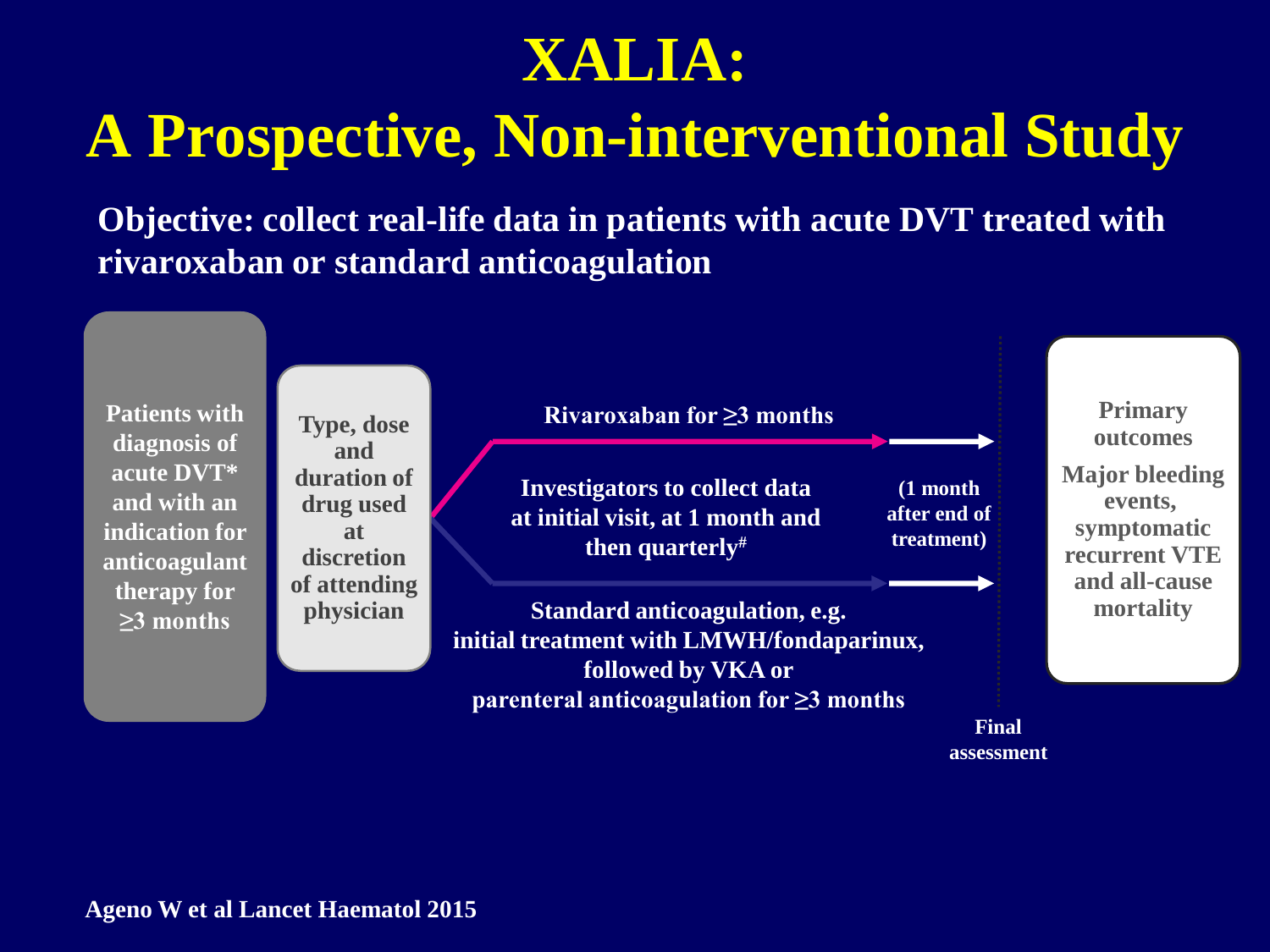## **Patient Flow**

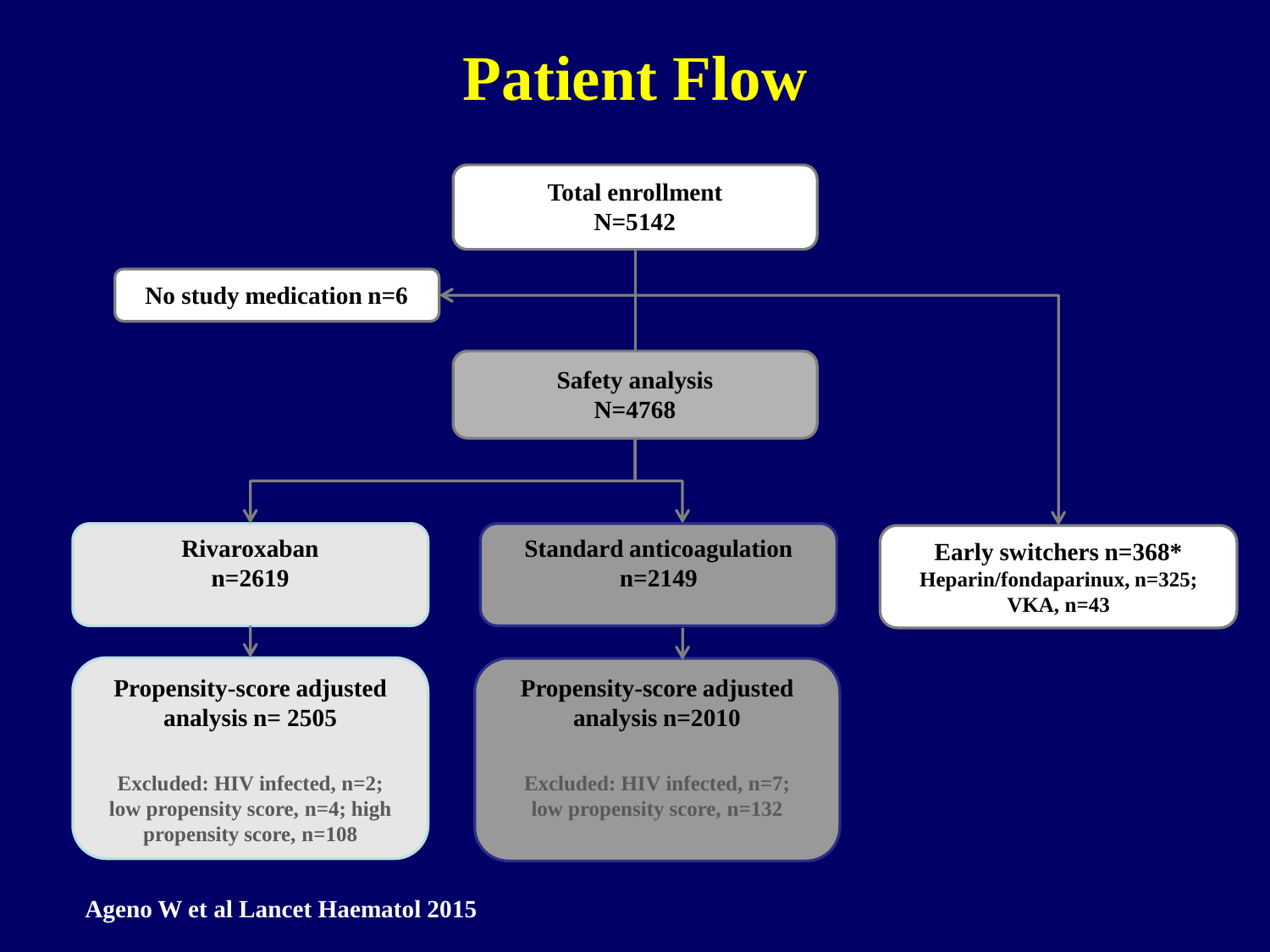# **XALIA: Baseline Demographics and Clinical Characteristics (1)**

|                                               | <b>Rivaroxaban</b><br>$(n=2619)$ | <b>Standard</b><br>anticoagulation<br>$(n=2149)$ |
|-----------------------------------------------|----------------------------------|--------------------------------------------------|
| Age, years, mean (SD)                         | 57.3(16.7)                       | 63.0(16.9)                                       |
| $\leq 60$ years, n $\left(\frac{0}{0}\right)$ | 1366 (52.2)                      | 824 (38.8)                                       |
| $\geq 60$ years, n $(\%$                      | 1253 (47.8)                      | 1325(61.7)                                       |
| Male sex, $n\left(\frac{0}{0}\right)$         | 1428 (54.5)                      | 1116(51.9)                                       |
| Weight, kg, mean (SD)                         | 82.4 (18.0)                      | 80.6 (18.0)                                      |
| BMI, $kg/m^2$ , mean $(SD)$                   | 28.0(5.2)                        | 28.4(6.9)                                        |
| Index diagnosis, $n$ $(\frac{6}{6})$          |                                  |                                                  |
| <b>DVT</b> without PE                         | 2399 (91.6)                      | 1894(88.1)                                       |
| <b>DVT</b> with PE                            | 220(8.4)                         | 255(11.9)                                        |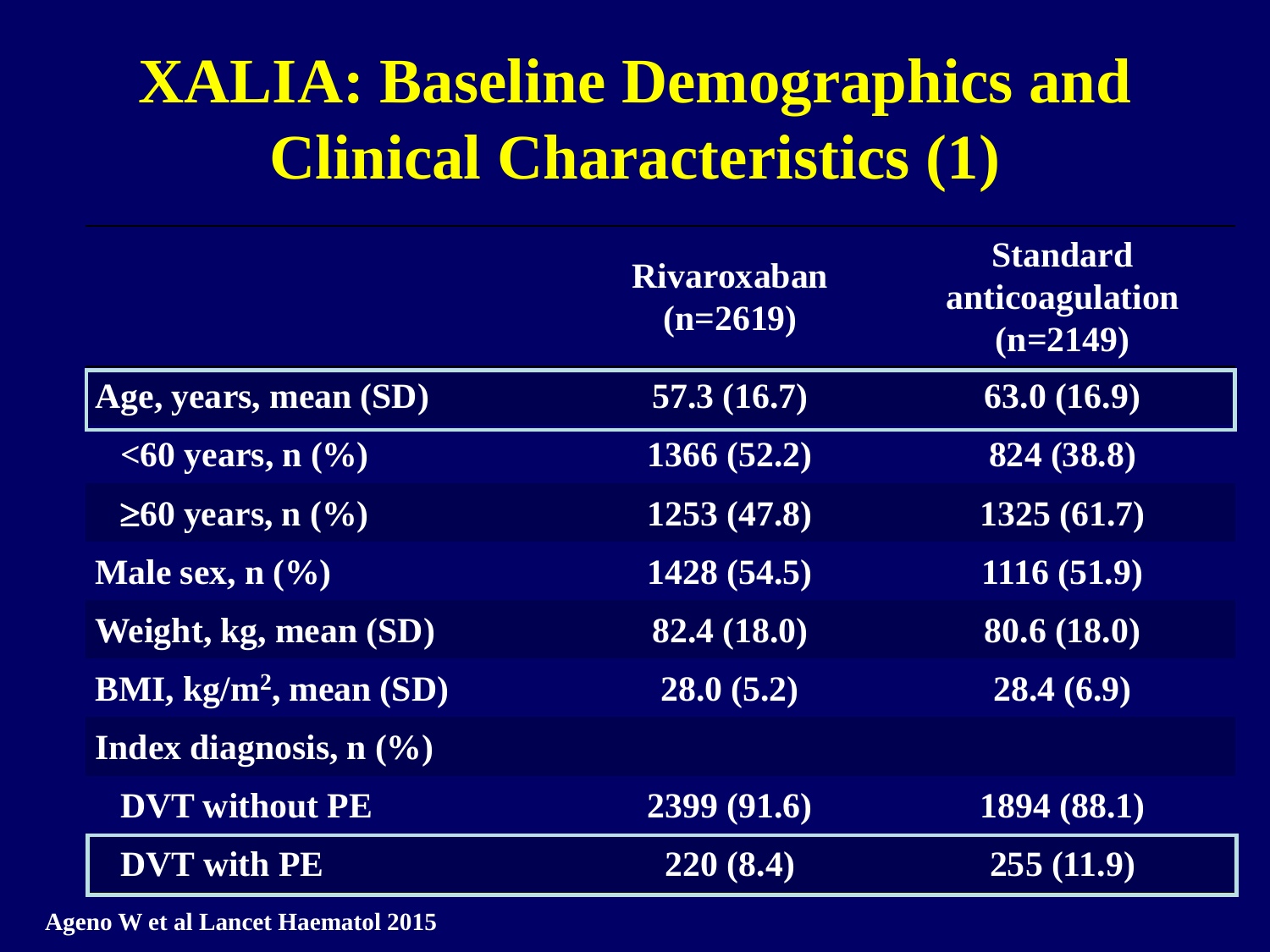# **XALIA: Baseline Demographics and Clinical Characteristics (2)**

| $(n=2619)$ | <b>Standard</b><br>anticoagulation<br>$(n=2149)$ |
|------------|--------------------------------------------------|
|            |                                                  |
| 1125(43.0) | 797(37.1)                                        |
| 419(16.0)  | 398(18.5)                                        |
| 88 (3.4)   | 157(7.3)                                         |
| 13(0.5)    | 61(2.8)                                          |
| 974 (37.2) | 736(34.2)                                        |
| 630(24.1)  | 481 (22.4)                                       |
| 37(1.4)    | 64(3.0)                                          |
| 146(5.6)   | 411(19.1)                                        |
| 157(6.0)   | 112(5.2)                                         |
|            | <b>Rivaroxaban</b>                               |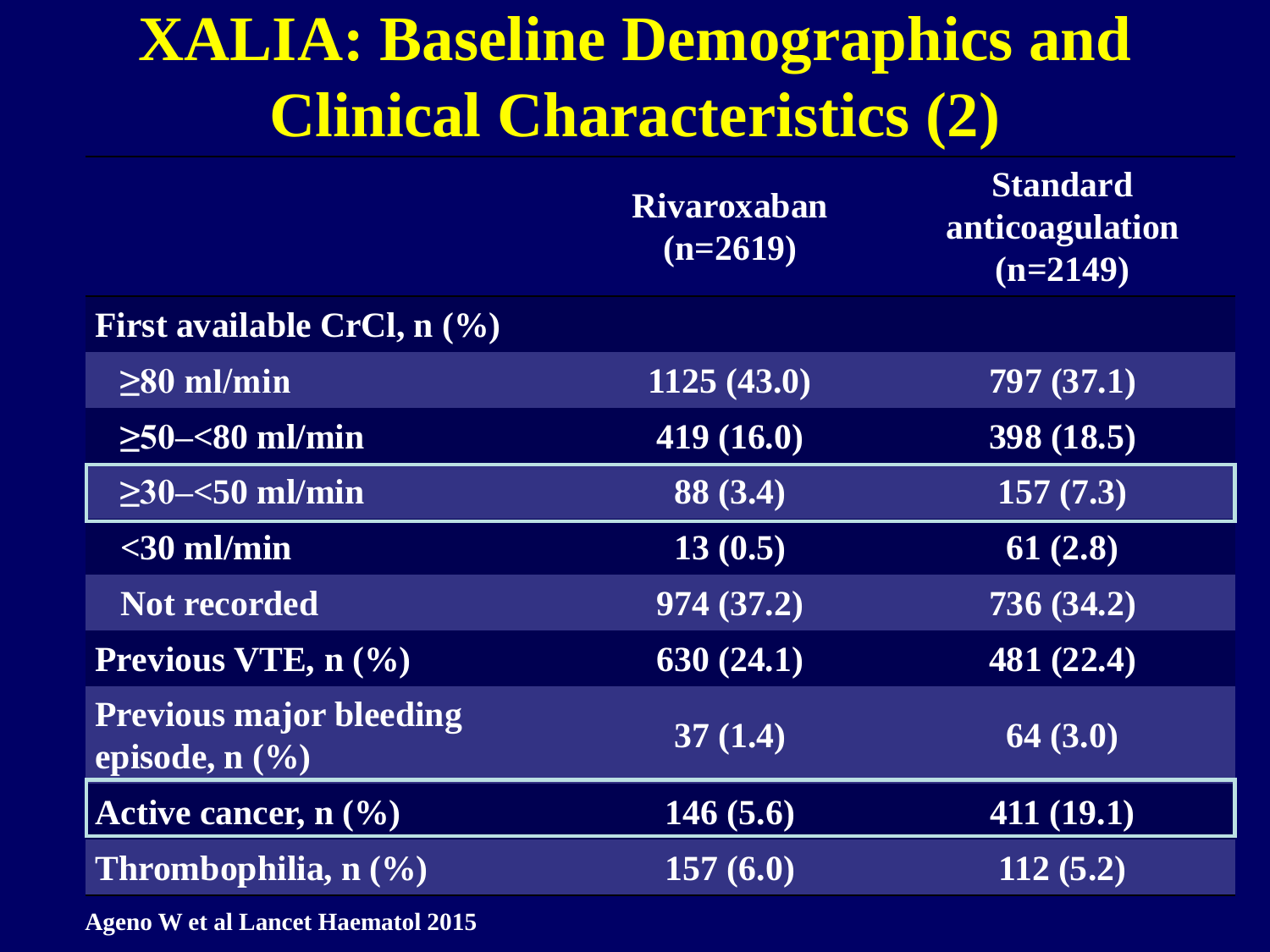# **Treatment-Emergent Major Bleeding Outcomes**

|                                                         | <b>Rivaroxaban</b><br>$(n=2619)$<br>$n\left(\frac{0}{0}\right)$ | <b>Standard</b><br>anticoagulation<br>$(n=2149)$<br>$\mathbf{n}(\%)$ | Hazard ratio*<br>$(95\% \text{ CI})$ |
|---------------------------------------------------------|-----------------------------------------------------------------|----------------------------------------------------------------------|--------------------------------------|
| <b>Major bleeding</b><br>(adjudicated)                  | 19(0.7)                                                         | 48(2.3)                                                              | 0.41<br>$(0.24 - 0.70)$              |
| <b>Fatal</b>                                            | 0(0.0)                                                          | 2(0.1)                                                               |                                      |
| <b>Non-fatal critical site</b>                          | 8(0.3)                                                          | 12(0.6)                                                              |                                      |
| Intracranial (subdural,<br>subarachnoid or<br>cerebral) | 6(0.2)                                                          | 5(0.2)                                                               |                                      |
| Non-fatal, other, non-<br>critical site                 | 11(0.4)                                                         | 34(1.6)                                                              |                                      |
| <b>Gastrointestinal</b>                                 | 3(0.1)                                                          | 18(0.8)                                                              |                                      |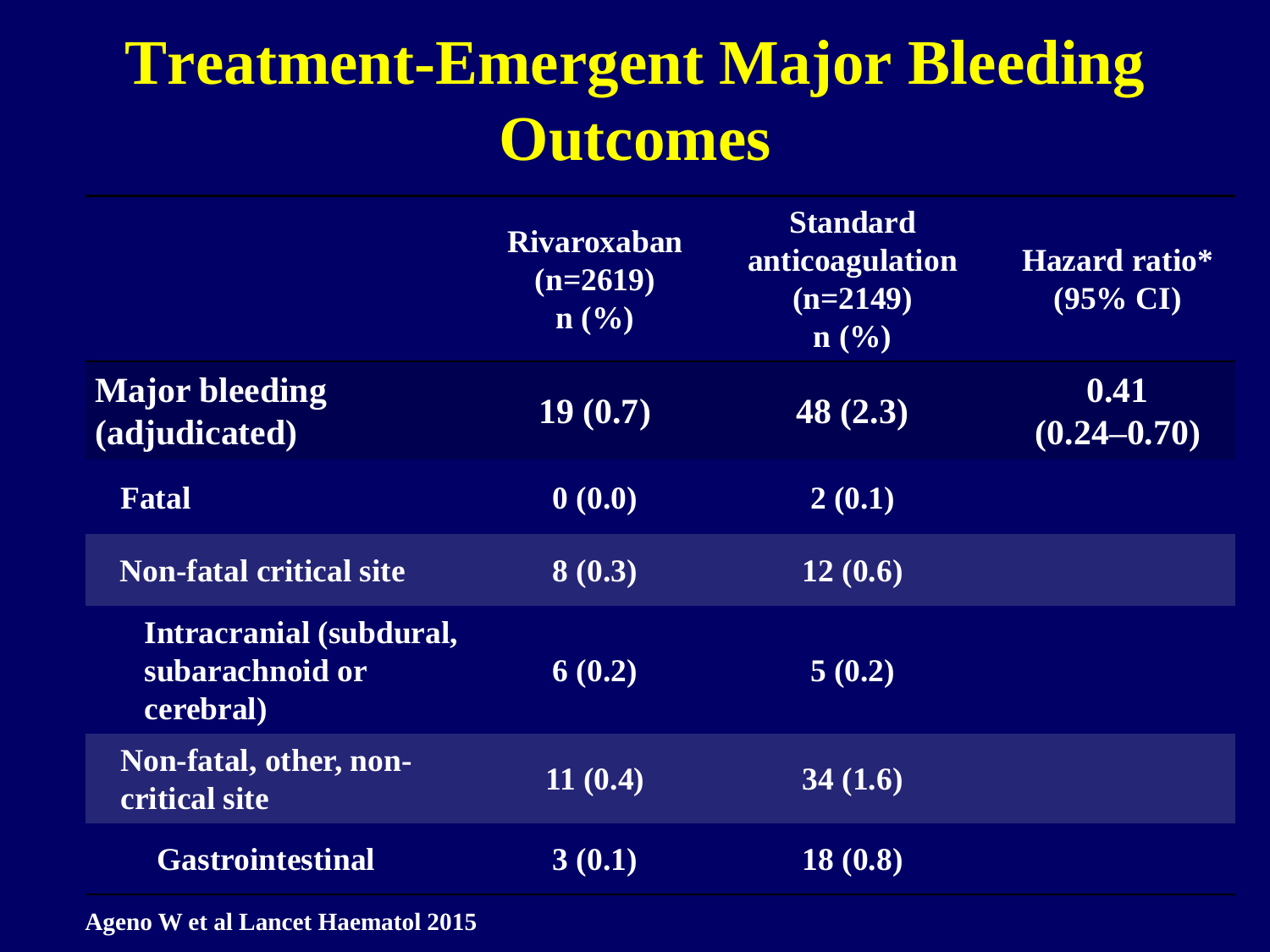# **Treatment-Emergent Thromboembolic Events**

|                                        | <b>Rivaroxaban</b><br>$(n=2619)$<br>$\mathbf{n}(\%)$ | <b>Standard</b><br>anticoagulation<br>$(n=2149)$<br>$\mathbf{n}(\%)$ | <b>Hazard ratio*</b><br>$(95\% \text{ CI})$ |
|----------------------------------------|------------------------------------------------------|----------------------------------------------------------------------|---------------------------------------------|
| <b>Recurrent VTE</b><br>(adjudicated)  | 37(1.4)                                              | 55 $(2.6)$                                                           | 0.67<br>$(0.44 - 1.03)$                     |
| <b>Fatal PE</b>                        | $1 \,(<,0.1)$                                        | 1 (<0.1)                                                             |                                             |
| <b>Death where PE not</b><br>ruled out | 4(0.2)                                               | 4(0.2)                                                               |                                             |
| <b>Nonfatal PE</b>                     | 17(0.6)                                              | 17(0.8)                                                              |                                             |
| <b>Recurrent DVT plus PE</b>           | 1 ( <b>0.1</b> )                                     | 4(0.2)                                                               |                                             |
| <b>Recurrent DVT</b>                   | 13(0.5)                                              | 30(1.4)                                                              |                                             |
| <b>Other</b>                           | $1 \times 0.1$                                       | 0(0.0)                                                               |                                             |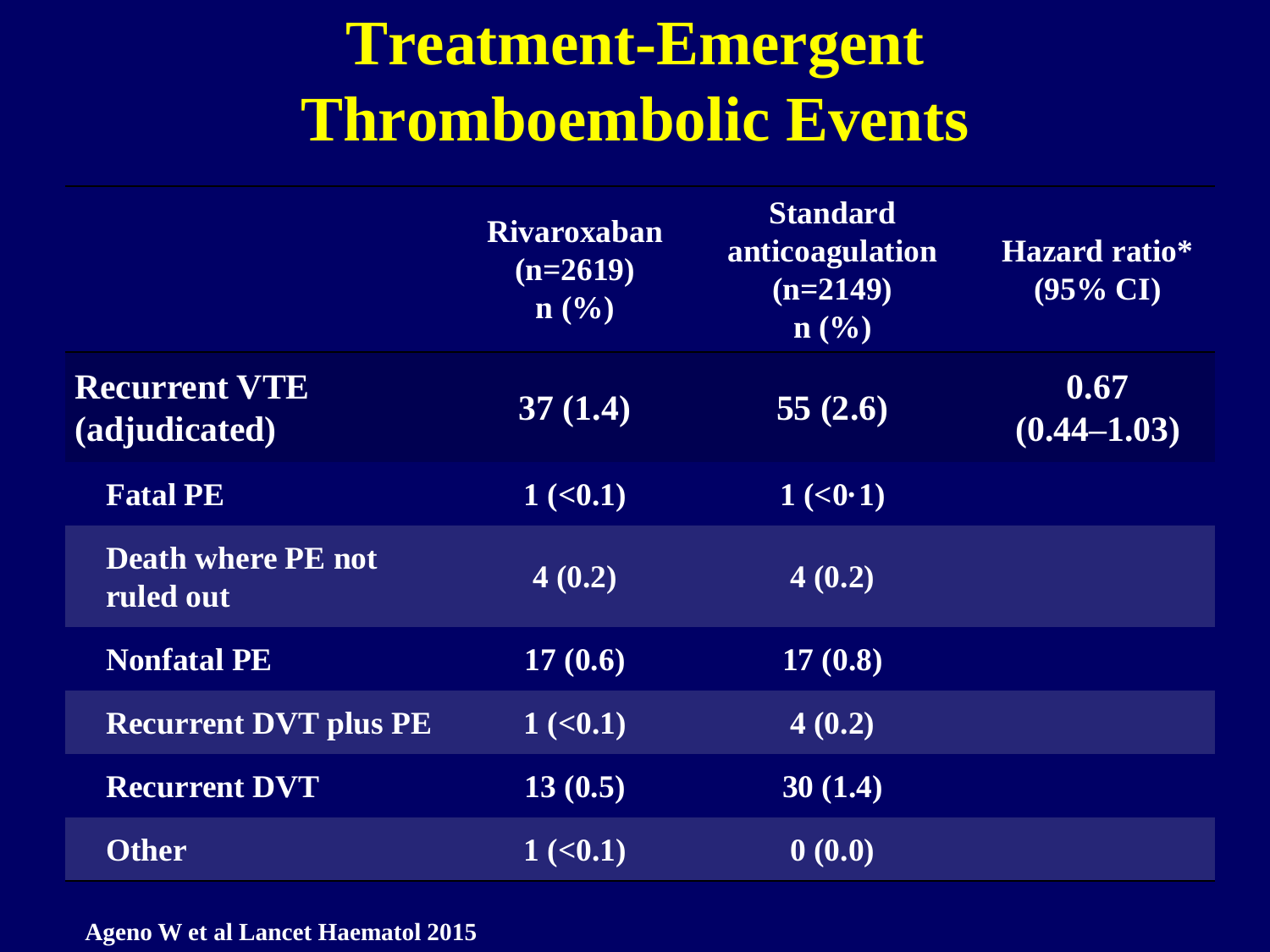# **Treatment-Emergent Clinical Outcomes (Propensity-Score Adjusted Comparison)**

|                            | <b>Rivaroxaban</b><br>$(n=2505)$<br>$\mathbf{n}(\%)$ | <b>Standard</b><br>anticoagulation<br>$(n=2010)$<br>$\mathbf{n}(\%)$ | <b>Hazard</b><br>ratio<br>$(95\% \text{ CI})$ | <b>p-value</b> |
|----------------------------|------------------------------------------------------|----------------------------------------------------------------------|-----------------------------------------------|----------------|
| <b>Major bleeding</b>      | 19(0.8)                                              | 43(2.1)                                                              | 0.77<br>$(0.40 - 1.50)$                       | 0.44           |
| <b>Recurrent VTE</b>       | 36(1.4)                                              | 47 $(2.3)$                                                           | 0.91<br>$(0.54 - 1.54)$                       | 0.72           |
| <b>All-cause mortality</b> | 11(0.4)                                              | 69(3.4)                                                              | 0.51<br>$(0.24 - 1.07)$                       | 0.07           |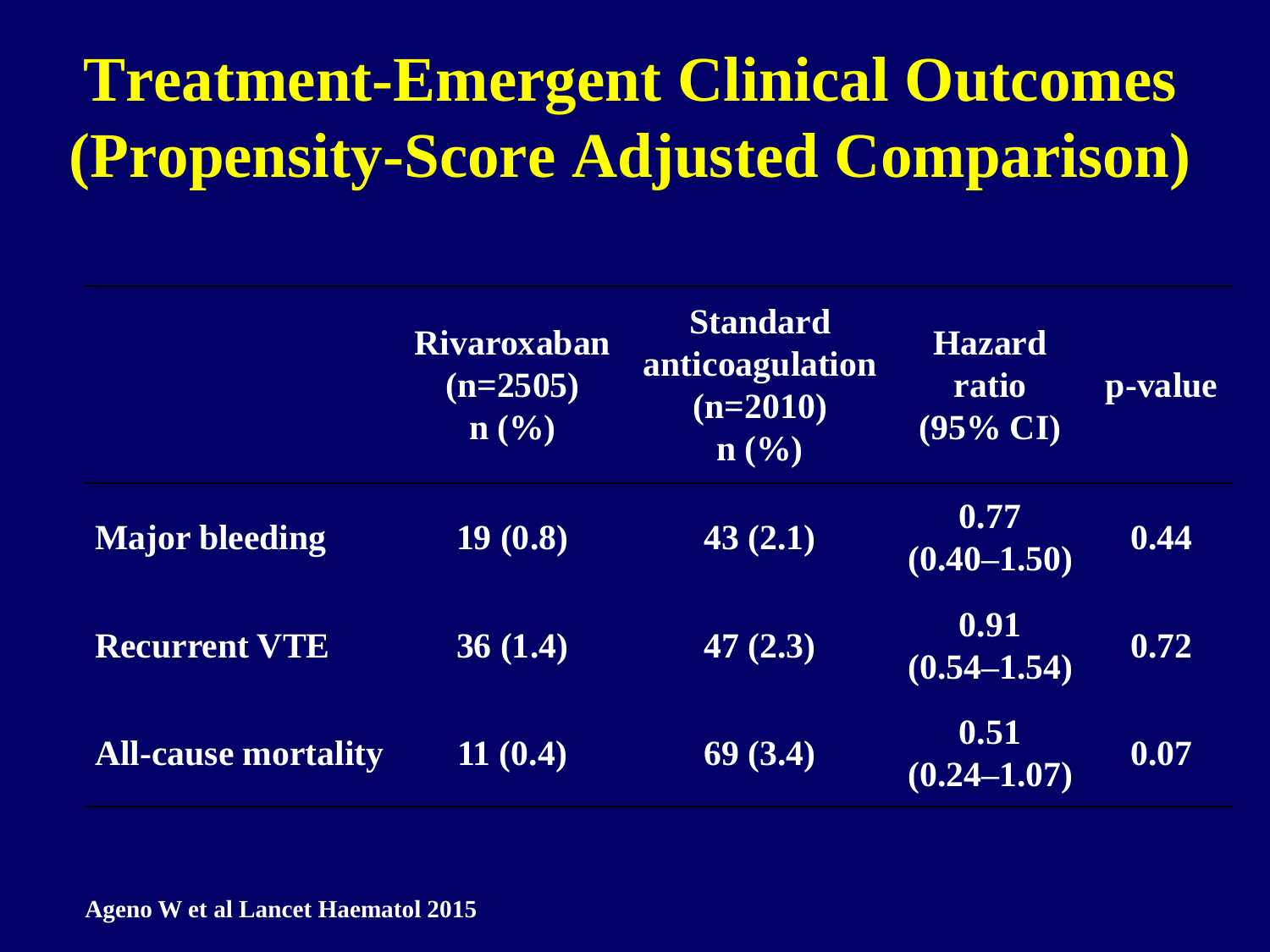# **Length of Hospital Stay**

| <b>Analysis</b>                              | <b>Length of stay</b><br>(LS mean, days) |                                    |                               |                                               |  |
|----------------------------------------------|------------------------------------------|------------------------------------|-------------------------------|-----------------------------------------------|--|
|                                              | <b>Rivaroxaban</b>                       | <b>Standard</b><br>anticoagulation | Ratio (95% $CI$ )*            |                                               |  |
| <b>Before propensity</b><br>score adjustment | 4.8                                      | 7.5                                |                               |                                               |  |
| <b>Propensity score</b><br>adjusted          | 5.0                                      | 7.7                                |                               |                                               |  |
|                                              |                                          |                                    | 0,5                           | 1                                             |  |
|                                              |                                          |                                    | <b>Favours</b><br>rivaroxaban | <b>Favours</b><br>standard<br>anticoagulation |  |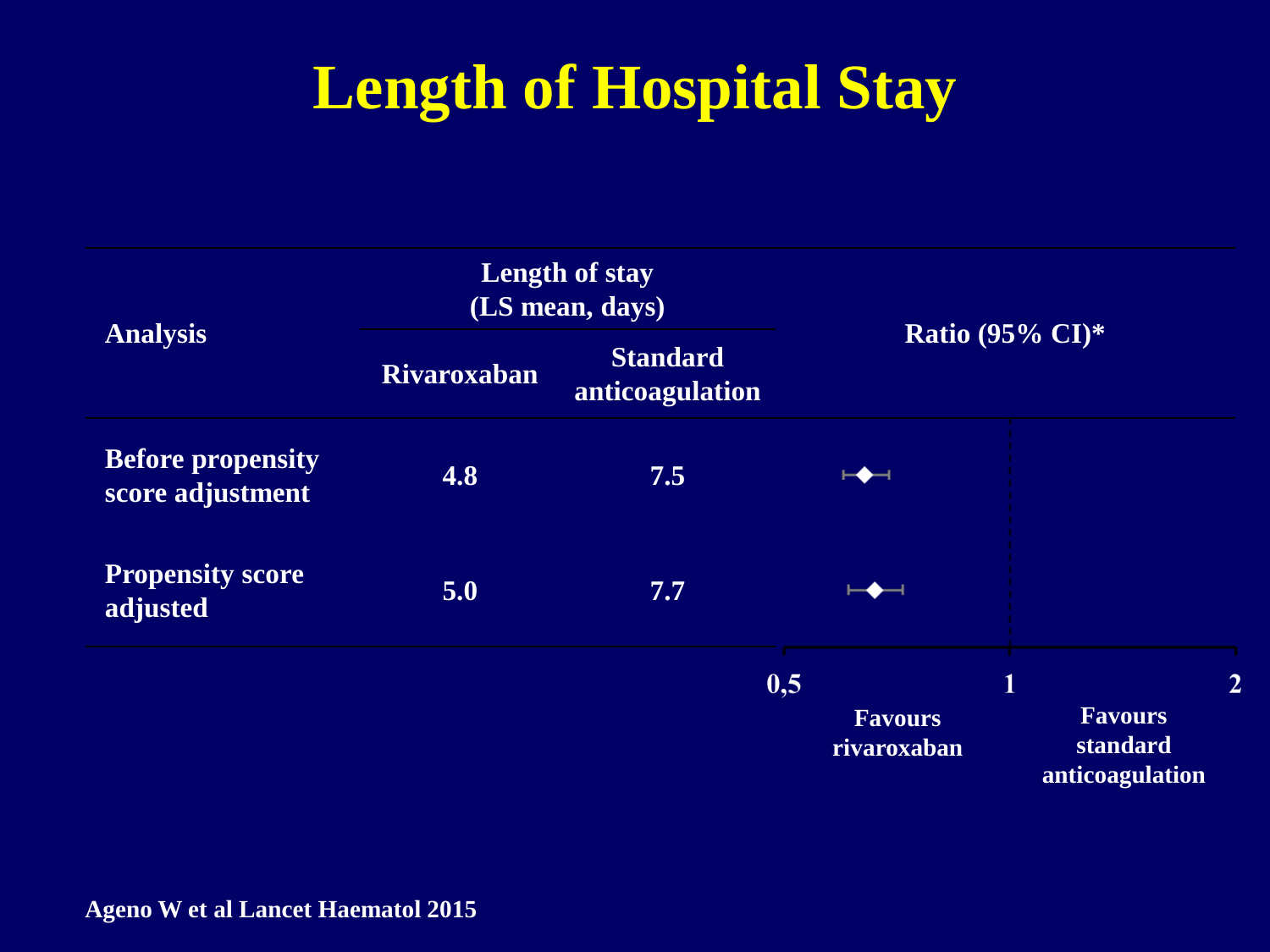# **EINSTEIN DVT and XALIA: Rivaroxaban Outcomes**



**Ageno W et al Lancet Haematol 2015**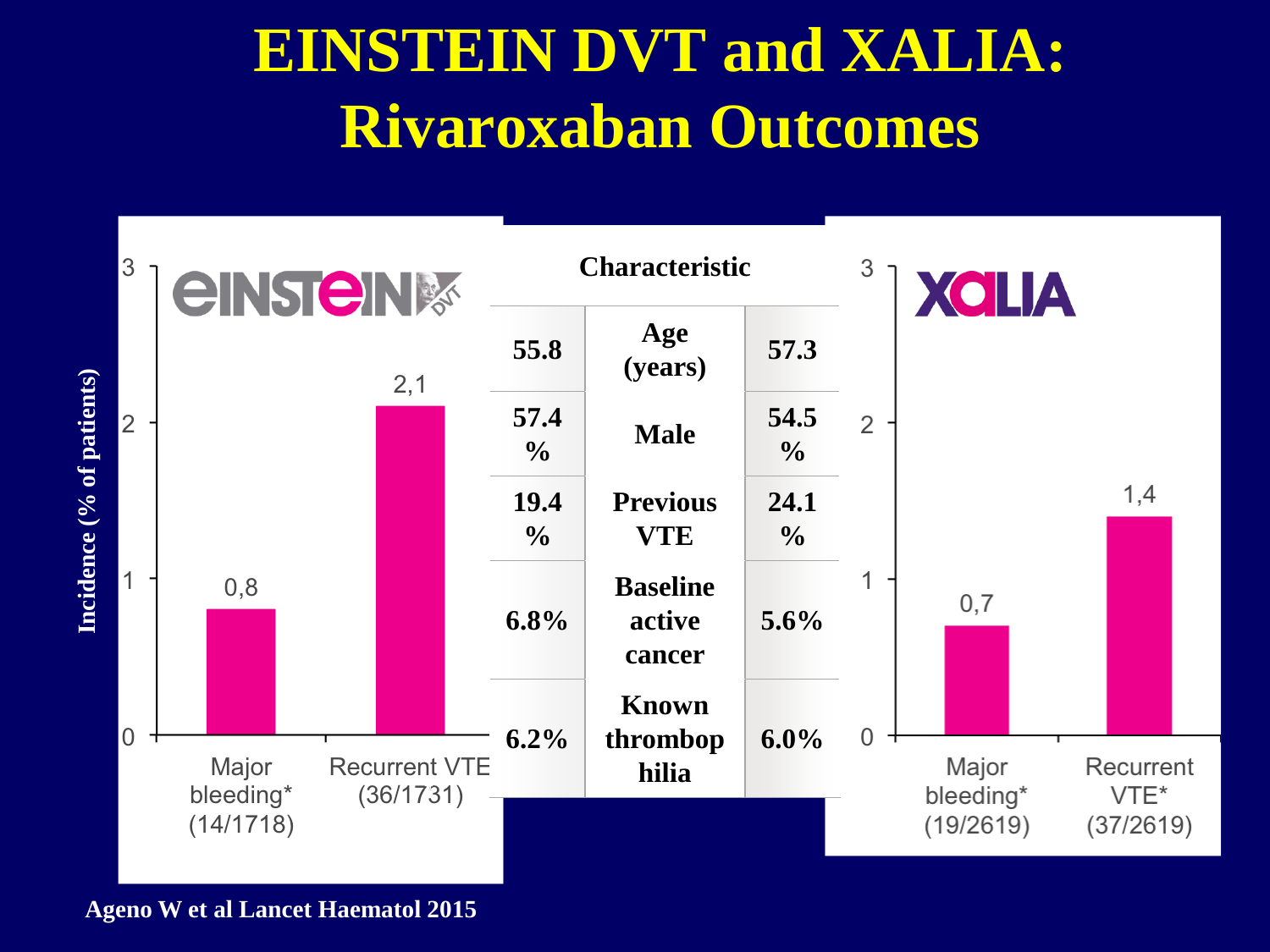#### **Conclusioni**

**Gli studi di fase III hanno evidenziato simile efficacia e maggior sicurezza dei farmaci anticoagulanti orali diretti rispetto alla terapia standard**

**Questi dati sono confermati in sottogruppi a maggior rischio inclusi negli studi (embolia polmonare, anziani, insufficienza renale)**

**L'approvazione di 4 nuove molecole constente una maggiore (e migliore) scelta per il trattamento del tromboembolismo venoso**